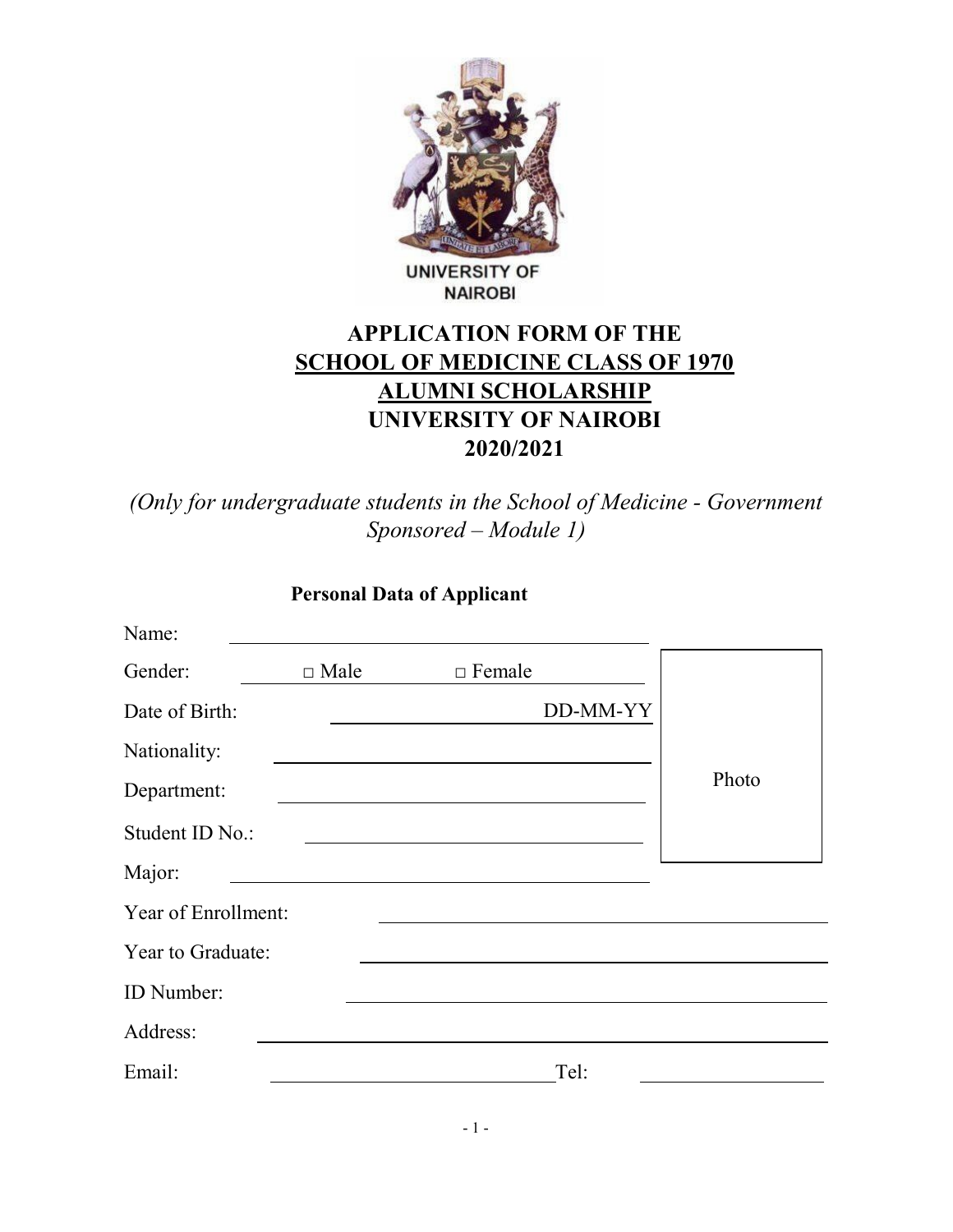Academic Performance:

Please attach KCSE Certificate of 2019

Please commit here in writing that you will abide to the Universities terms and conditions of the University's Work Study Program if selected for Scholarship: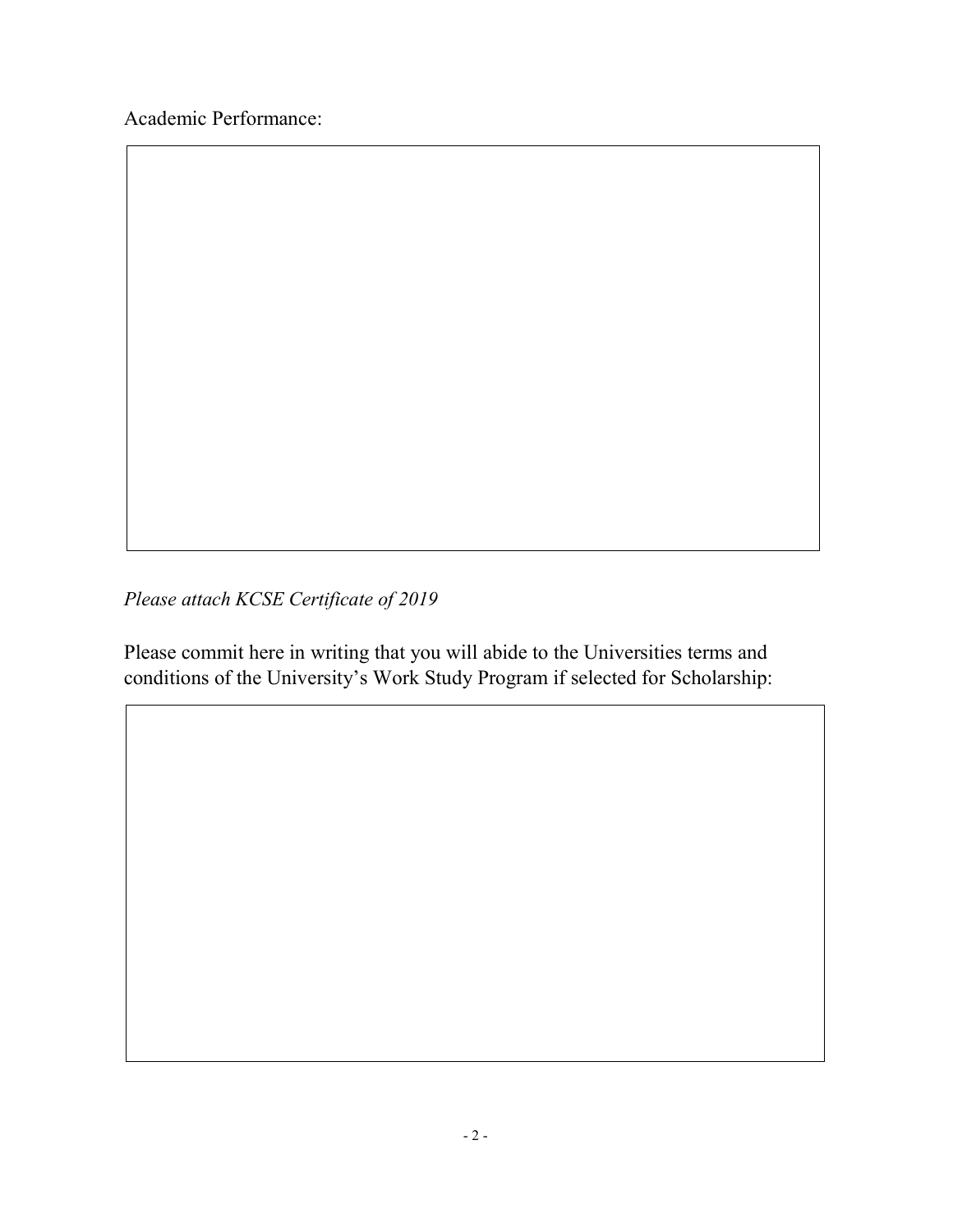#### Major Family members and relatives:

| Name | Relation | Profession | Employer |
|------|----------|------------|----------|
|      |          |            |          |
|      |          |            |          |
|      |          |            |          |
|      |          |            |          |

Situation of Family Income:

Resources of Study Expenses:

Have you ever received other scholarship in the last one year?  $\Box$  Yes  $\Box$  No

If yes, please specify:

I hereby certify that the information in this application form are true and correct to the best of my knowledge.

Signature of applicant: Date: Date:

The above content should be filled out by the applicant.